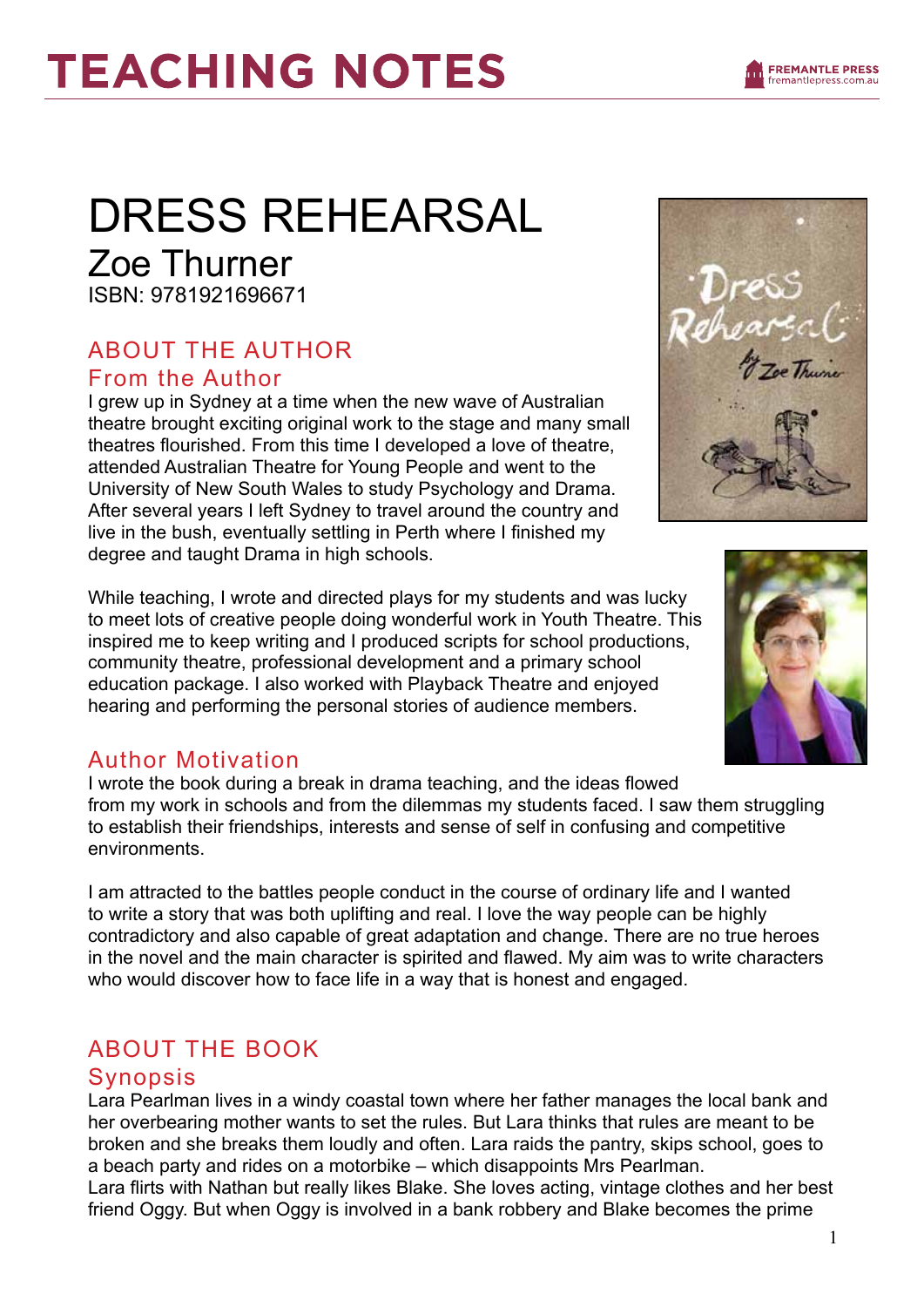

suspect, the drama escalates. At the bank, the robber uses Oggy as a human shield and during the getaway Oggy is rewarded with a fat roll of notes. Though Lara does not want to see it, Oggy shows her the money and Lara feels torn between friendship and duty.

Lara's life revolves around her friends and the school play. While Nathan works the lights and waits patiently in the wings for Lara's affection, she enters the production to get close to Blake, with his Ford ute and dubious past. But there is a lot of competition for Blake's attention. Lara is rejected and upset by Oggy and Blake as they work closely together to build ideas for a play based on the theme of World Poverty. The play is finally brought together under the erratic genius of their teacher but the process makes Lara very uncertain of the people around her.

Oggy is no stranger to poverty. She struggles to survive on her mother's meagre income as a violin teacher. And Oggy is not the only one struggling to survive in a town divided into the haves and have-nots.

But wealth is no protection against misfortune either. When the girls go to a beach party with Chelsea, the daughter of a powerful land developer, Chelsea accepts a lift home with three drunken louts. Lara's father is late coming to fetch Lara and the girls follow Chelsea into the car. The driver detours down dirt roads. Lara is terrified. She has to jump from the moving car to escape and rescues Oggy by dragging her into the bush. But Chelsea is too drunk to flee and does not return home.

In the aftermath of the abduction and through the course of the play Lara's beliefs are turned upside down. She comes to realise that being reliable is not as boring as it seems. Then as the town continues to hunt for the robbers Lara stumbles across their identity. It is the final moment of discovery for Lara about herself, her circle of friends and what she truly values.

#### STUDY NOTES Overview: the use of the book in the curriculum The book lends itself to study in the following areas:

I English

- Study of characterisation: dialogue, action, appearance
- Study of setting: place, natural environments
- Study of plot development and structure: plotting a mystery
- Study of figurative language: metaphor, simile, assonance, personification, symbol

#### II Drama

- Study of the processes and problems of producing youth theatre
- Ideas for developing drama based on the theme of the Depression
- Study and performance of dramatic monologue and duologue

III Values in Education

• Exploration of the problems related to the use of drug and alcohol during adolescence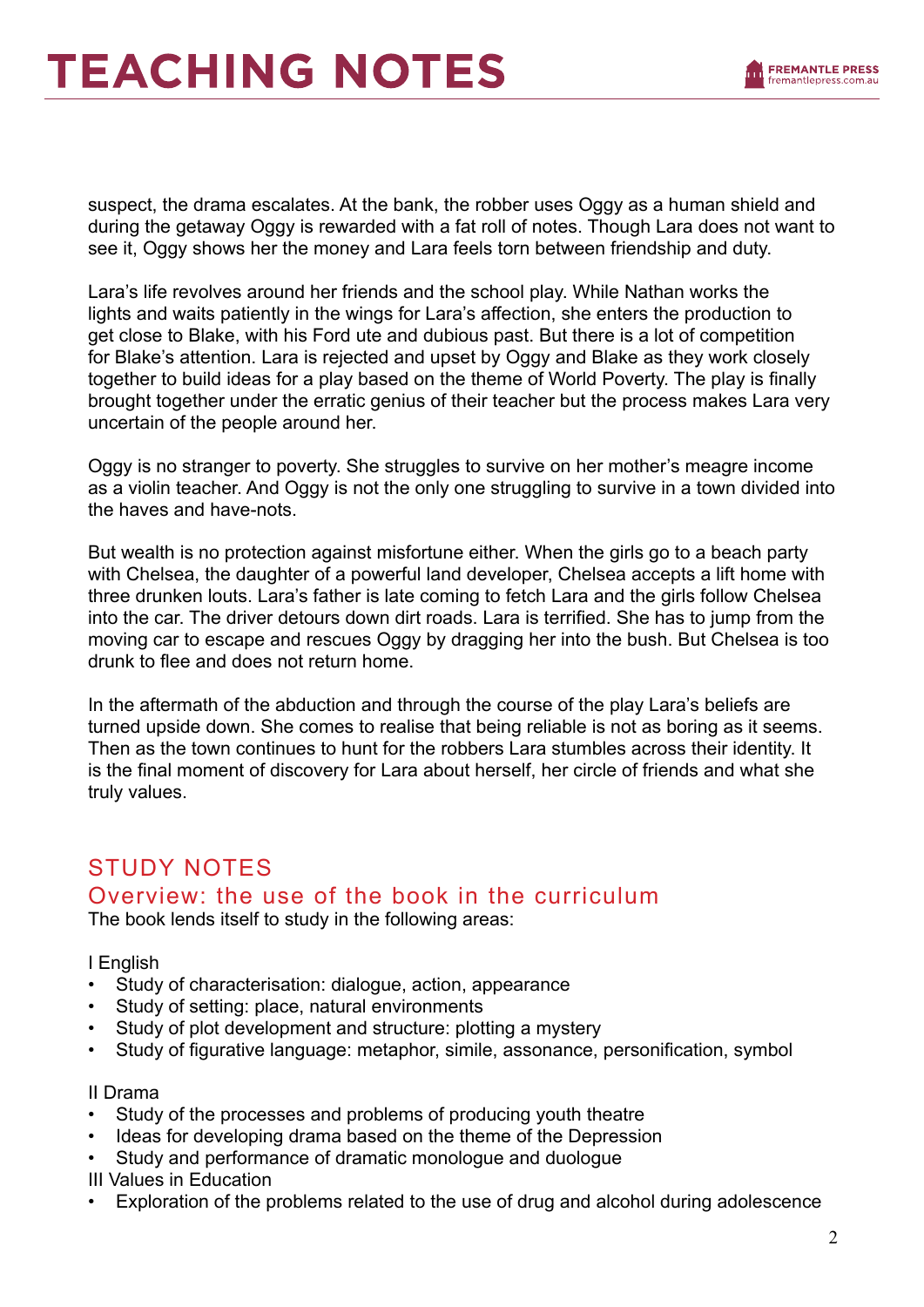

(in particular those related to driving)

- Learning protective behaviour
- The importance of making discerning choices
- Comparison and exploration of conflict resolution in families

### I English

#### **COMPREHENSION**

#### **Pre-reading**

- 1. Before you start reading the novel, have a look at the cover. Look closely at the textures, patterns, colours, font and illustration. What style is evoked by the cover? What do you think the novel could be about? Who do you think the target audience for this novel might be?
- 2. Have a look at the title: Dress Rehearsal. What ideas does it give you about the story? What is a dress rehearsal? On p. 252 the main character is told: 'You treat your friendship with Nathan like it's some sort of dress rehearsal.' What do you think this means?
- 3. Read the blurb. What do you learn about the story? Does the blurb make you want to read the novel? Why or why not?

#### **Chapters 1–10**

**Key quote:** p. 90 'There's a razzle-dazzle of light and sound and I pick us, this moment, our friendship, our pact against the world. I jump ship from my world to hers because I believe her world is the one that really exists.' In the opening chapters the reader is introduced to Lara's world. What does this quote indicate about Lara's regard for friendship and herself?

#### **Focus questions:**

- 1. What do you find out about the main character, Lara, in the first chapter? What do you learn about her personality, conflicts, interests? What else would you like to find out about her?
- 2. A lot of characters are introduced in the first three chapters. Make a table of the characters to show their names, a few words to describe their personality and their relationship to Lara. What role do you think these characters will play in the story? How do you think their relationship with Lara will develop?
- 3. Lara's relationship with her mother is strained. They disagree on a number of issues. What are these issues? Describe the differences in their personalities. Do you find it believable? Why or why not?
- 4. Compare and contrast Oggy and Chelsea. Predict the role each may play as the novel develops. How do they fit into the social hierarchy of the school and town?
- 5. What aspects of small country towns are featured in the novel? How does this impact on how the characters behave?
- 6. In Chapter 9 Oggy shares a secret with Lara. What do you think Lara will do about it? Make a detailed prediction based on what you have already read.

#### **Chapters 11–20**

**Key Quote:** p. 109 '[My mother]'s afraid I will become something she cannot control. But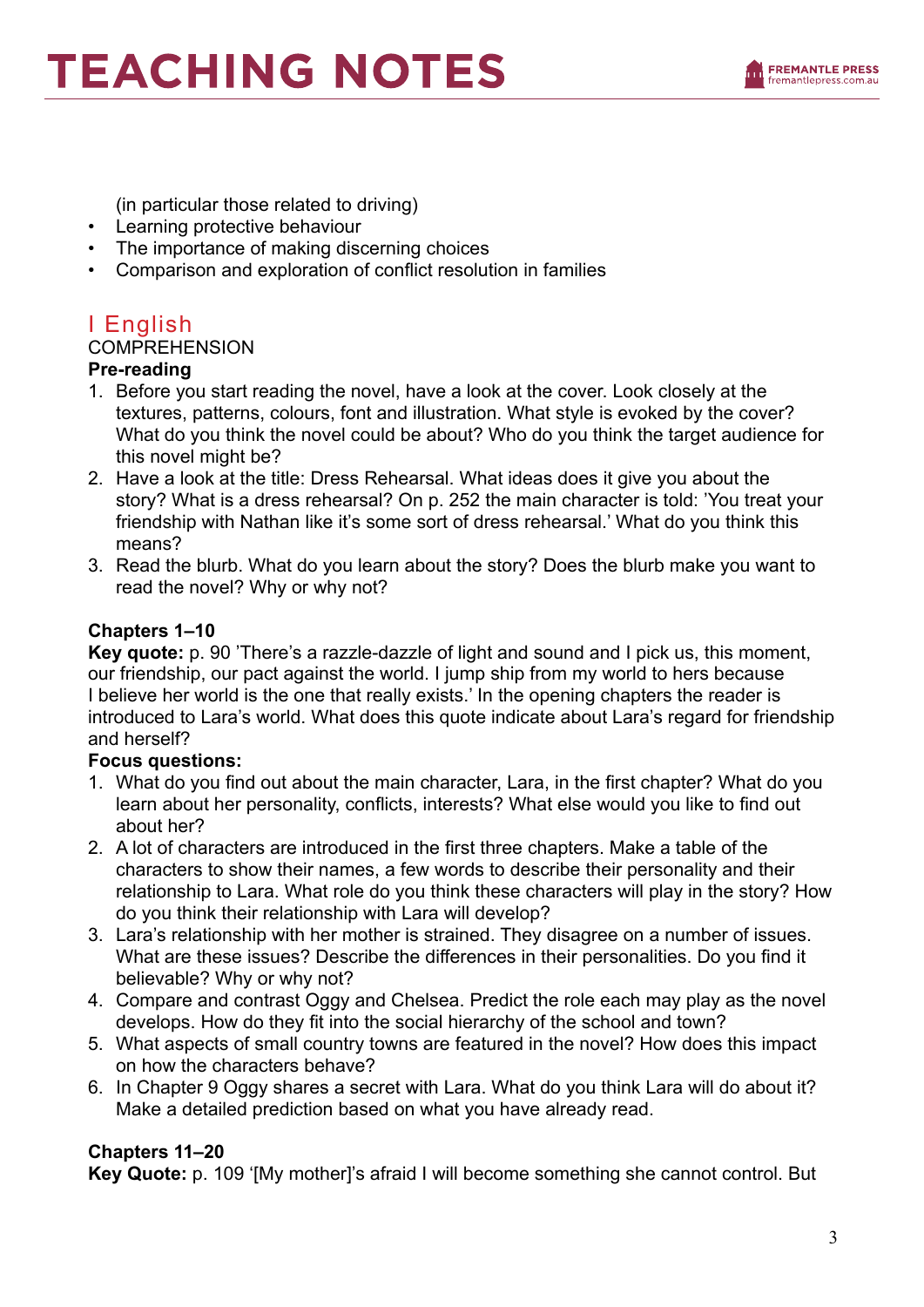

that's not my fault and I can't help her.' In the middle section of the novel, Lara takes risks with some momentous outcomes. Why do you think she does so?

#### **Focus questions:**

- 1. List in chronological order the events that have occurred so far.
- 2. Some major events shift Lara's perception of herself and those around her. What are the events and what impact do they have? Provide evidence for your answer with quotes from the novel.
- 3. Oggy and Lara are best friends but there are difficulties and tensions between them, which finally erupt at the beach party. Identify the differences between the two girls. Trace the events and tensions that lead to the argument.
- 4. Create a character map of Lara's mother. Annotate the drawing with a written analysis of her attitudes, values, appearance and role in Lara's life.
- 5. Read pp. 107–109. Consider the revelation Lara's mother makes. What does this tell us about her? How does this influence her behaviour towards Lara? Find evidence from the text to support this.
- 6. Identify how figurative language is used throughout Chapter 12 to describe minor characters. Quote from the text to justify your answer.
- 7. Read Chapter 16 closely and annotate moments of tension. How is pace created? How is the reader positioned to respond?
- 8. Is it easy to empathise with Chelsea's character?

#### **Chapters 21–32**

**Key quote:** p. 165: 'I've discovered recently that sometimes people aren't who you think they are.' In the context of the novel, what does this quote indicate about Lara's journey in relation to herself?

#### **Focus questions:**

- 1. If Tom was able to talk about what was going on, what might he say to Lara and Nathan when they visit him at home? Read Chapter 22.
- 2. Lara finds it difficult to tell her father the truth. What choice does she make and why? What would you do?
- 3. Lara has to confront her mistakes. What does she finally realise about herself in relation to Chelsea and Nathan?
- 4. Rewrite a scene from Drama Camp from Nathan's point of view.
- 5. The crisis in Lara's relationship with Nathan peaks during Drama Camp. Read p. 246 and describe the understanding that Lara comes to at this moment. Explain how it symbolises other issues and conflicts in her life.
- 6. The identity of the robber is not revealed until the final pages. Before reading the last chapter, predict who the robber could be. What clues lead you to your conclusion?
- 7. Identify devices used to mislead the reader about the identity of the robber. What was the author's intention?

#### **CHARACTERS**

The writer uses figurative language, often with symbolic overtones, to describe how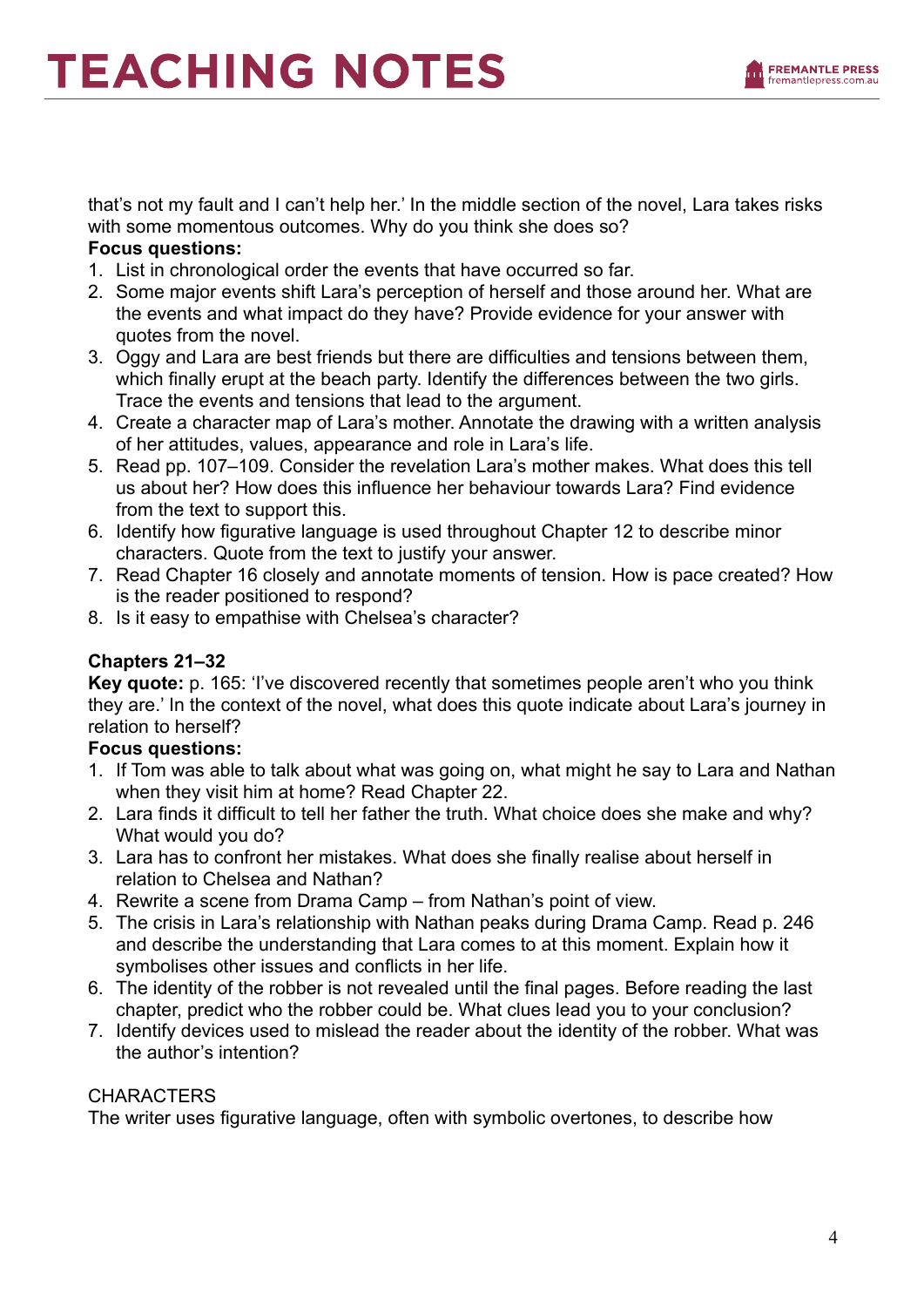

characters look, act and speak. Dialogue is used to great effect in this book and is rarely broken by descriptive passage. It appears like a playscript which invites direct entry into the thoughts and feelings of the characters. Consider the following examples:

#### **Appearance:**

- Oggy: p. 10 'Oggy is very small, very white, with huge feet. Today she's wearing a knitted cardigan and her steel tipped-boots.'
- Mother: p. 101 'the glassy skin over the ridge of her brow is almost bald. Her sunken eyes have been left unprotected.'
- Dan: p. 54 'His fists are as big as bowling balls'

#### **Action:**

- Man at the auction: p. 211 'Though his breath whistles between foxy teeth, the old bloke has the presence of mind to overcharge us.'
- Mr Hatherly: p. 13 'He's always leaning against something as if he can't support the weight of his feelings.'

#### **Speech:**

Dialogue

- The family interactions at the restaurant (Chapter 13, pp. 110–111)
- The conversations between Lara and her mother (Chapter 3, pp. 17–20 and Chapter 13, pp. 107–109)
- Oggy revealing her secret to Lara (pp. 86–89)
- Oggy and Lara arguing (Chapter 24)

Monologue

- Mrs Kaye's speech (p. 92)
- Lara's speech at the police station (p. 76)
- Mother's speech to Nathan waiting for Lara to return (p. 61)

#### **Activities**

- 1. Using the examples above, identify the literary devices used to create believable characters.
- 2. Choose one of the examples of dialogue and analyse how it is used to further the action, raise the tension and reveal the characters' thoughts and feelings.
- 3. Consider the subtext of the speeches. What is being suggested but not said?
- 4. Read one of the monologues. What impression do you have of the character and what is suggested about their situation or environment?
- 5. What do you think Lara means when she says that she sees Tom 'disappear without leaving the room. Tom worries me' (p. 33)? What impression does this give you? What kind of person do you think Tom might be and what has made him like this? How does this picture of him play out through the novel?
- 6. In Chapter 6 we see Lara move from loneliness to joy then despair. Lara's emotions are intense and she tends to make impulsive decisions. Later she tells Nathan that 'I have to follow myself around and find things out as they happen' (p. 266). How does this quality impact on her life and the events that happen? Do you think that Oggy operates in the same way? Find evidence from the text to support your answer.
- 7. A number of characters reveal themselves to be different to what they seem. They grow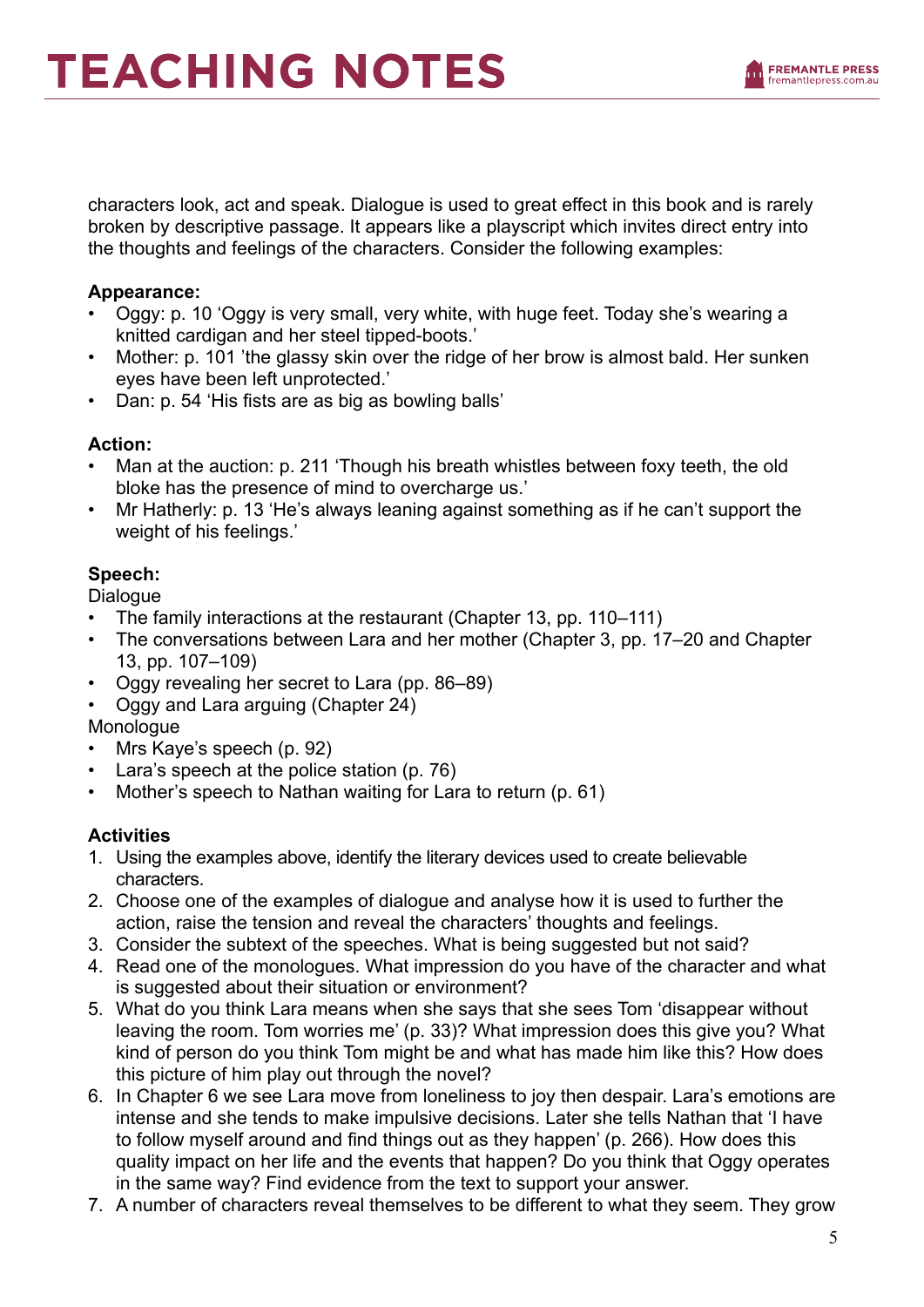

and change. Pick one of the following minor characters and chart their development. Use Photoshop to create a character map. Mother – Chapters: 3, 12, 13, 17, 28 / Blake – Chapters: 6, 7, 14, 29 / Mrs Kaye – Chapters: 11, 21 / Chelsea – Chapters: 2, 6, 16, 18, 21, 27

#### SETTING

#### **Activities**

- 1. Create a map of the town and its environment.
- 2. Look at the following examples and discuss how the author has used literary devices to create a picture and a sense of place.
- The town: p. 24 'Oggy says our town is ordinary but I love Point Jerome. It's like a badly pegged tent stretched over lumpy ground that sits across two hills and a bay.'
- Duke Street: p. 72 'At the bottom of Duke Street, gulls chip into the ragged face of the bay.'
- Dan's house: p. 54 'The cottage floats in swamp lilies and I don't think I want to go inside if it's like the shed, but I'm shocked: the interior is immaculate.'
- 3. Using one of the following examples analyse the literary devices used to create a sense of place.
- Oggy's House: Chapter 7, p. 51
- Lara's House: Chapter 9, p. 81
- Tom's House: Chapter 22, pp. 169–171
- Duke Street: Chapter 19, p. 149
- The Cliffs: Chapter 27, pp. 214–215

#### TENSE AND POINT OF VIEW

Present tense was chosen to create a sense of momentum and urgency. The novel is written in the first person and reads almost like a dramatic monologue. It invites the reader into Lara's most intimate thoughts. Lara does not hold back in her emotive, often scathing and rather witty descriptions of her family and friends.

#### THEMES

The following themes are explored throughout the novel as the characters confront their vulnerability and make choices in response to the difficulties they encounter.

- Identity and selfhood
- Friendship and loyalty
- Family relationships
- Development of personal values
- Revelation of true nature and character
- Rebellion and peer pressure
- Self protection and preservation

#### CREATIVE WRITING

#### **Activitie**s

- 1. Choose one of the themes from the novel as the basis for a short story.
- 2. Write four diary entries from either Chelsea's or Blake's perspective. Include entries about their feelings and about the other people in the play. Elaborate on their hopes, dreams and fears.
- 3. Write a character reference to be read in court for either Oggy, Tom or Petra OR Write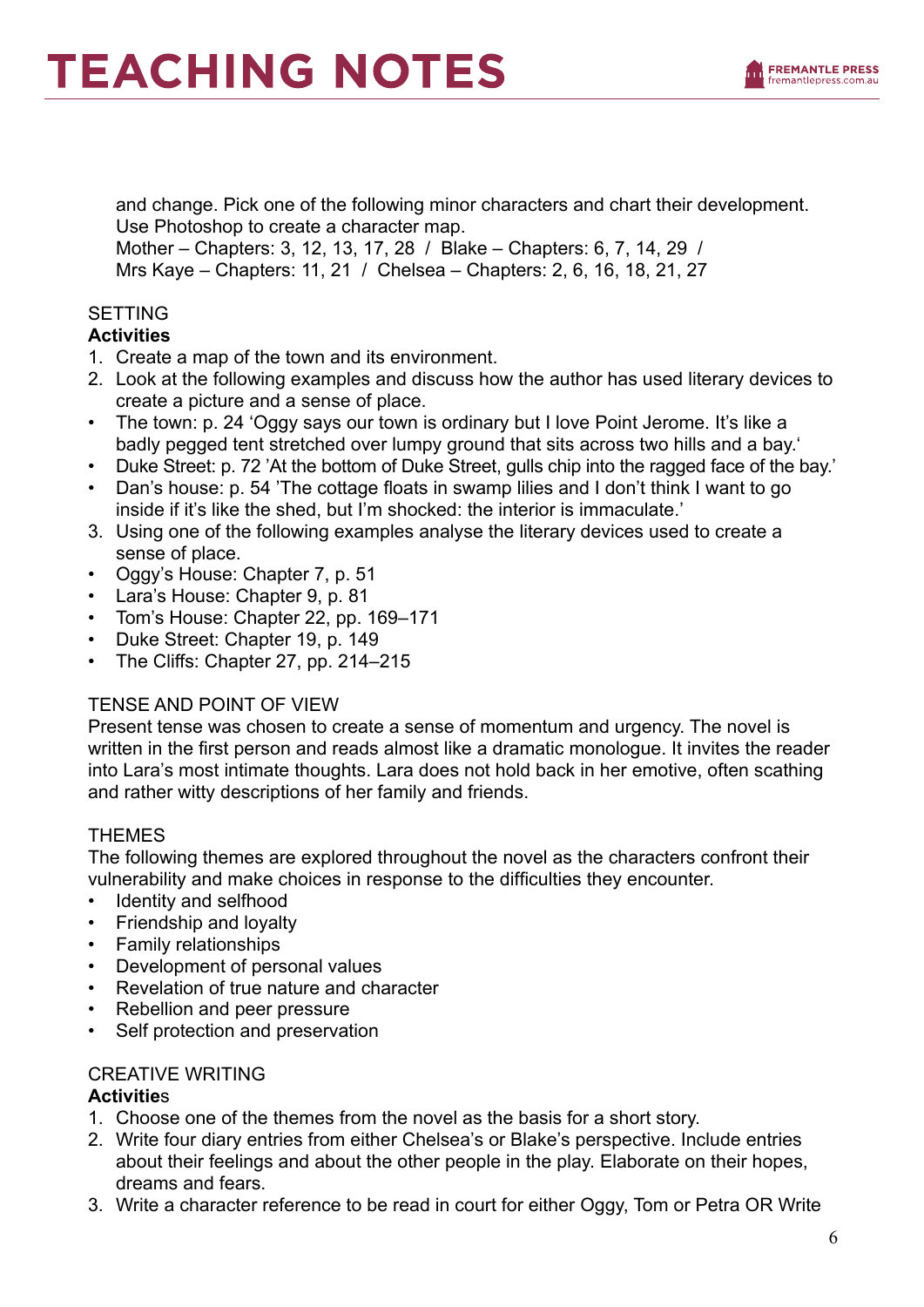the defence presented by Oggy's lawyer at court.

- 4. Write a news article about the robberies for the *Point Jerome Chronicle*.
- 5. Write a travel article about Point Jerome for a city newspaper OR Think about a place you have visited and write a feature article for the travel section of a newspaper describing the place and people in an engaging way.
- 6. There is going to be a big house and land auction in Point Jerome. The houses where Oggy, Lara, Tom and Blake live are all up for sale. Write a speech for a real estate agent who has to promote the sale.
- 7. Produce the poster for the school play about World Poverty.
- 8. Create a programme for the play about World Poverty. Remember to include programme notes on the purpose, design and scenes in the play.
- 9. Write a review of the play that the students in the novel produce.
- 10.Imagine what Dan might like to say about his life and write a piece of memoir. Write a letter from Dan to Blake for a special birthday in which he tells him about their childhood home and siblings, early life together and what it has been like to be his brother's guardian.

#### **Extension**

- 1. *Dress Rehearsal* presents a view of the world in which the ordinary symbolises the extraordinary. Explain this statement with reference to the text.
- 2. Identify descriptive passages for three male characters and discuss how the audience is positioned to respond.
- 3. Define the main characters' motivations under the terms of reason, spirit and desire.
- 4. Explore how minor characters are used in the novel. What motivates their choices? Are they realistic?
- 5. Create a PowerPoint presentation analysing the photographs of Dorothea Lange depicting the Depression in America.
- 6. Research the events that shaped the Depression. Write an analytical essay about the context of the play that the students in the novel create.
- 7. Lara's parents make more mistakes than she does. Do you agree or disagree? Discuss.

#### DEBATE

**Statement 1:** Forgiveness is the greatest of values. (Discuss in context of Lara's growth and development.)

**Statement 2:** Tom's background is a reasonable excuse for his actions.

**Statement 3:** Oggy should be severely punished for keeping the stolen money.

**Statement 4:** You should work out your own problems first without parental help.

**Statement 5:** Young people who are convicted of crimes should always be incarcerated.

**Statement 6:** You are always responsible for your own mistakes.

### II Drama

#### **Activities**

1. Create a role-play to explore one central theme from the novel OR Using character and context from the novel as an initial reference, create a montage of scenes in which the conflict unfolds.